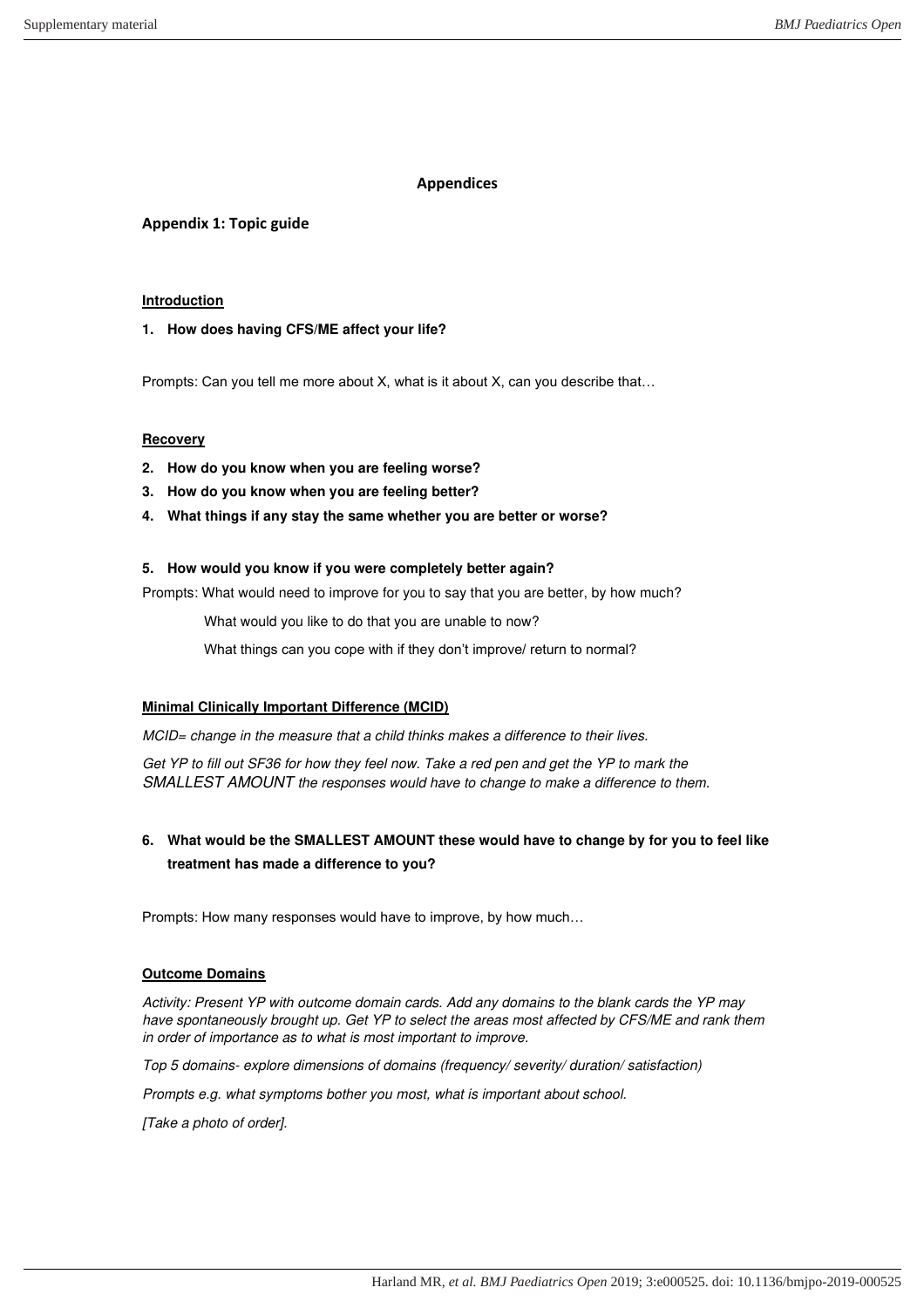- **7. Pick out the top issues/areas of your life most affected by CFS/ME (upto 10).**
- **8. Imagine you were able to improve these areas, rank these in order of what you feel is most important to improve, put the areas at the top you would most like to improve.**

**Tiredness** Symptoms (pain, headaches, feeling sick, brain fog) Sleep problems Daily activities (getting up, getting dressed, going out) Payback & crashing (tired after activity) Fluctuation (changing symptoms- good day vs. bad day) School (attendance, concentrating, keeping up with work) Activities & hobbies (sports, clubs) Spending time with friends Family activities Mood (feeling down, worrying) How you feel about yourself (confidence, personality) Your future (GCSEs, college, jobs) Independence (doing things without your parents)

Seeing your boyfriend/girlfriend

### **9. Why have you ranked them in that order?**

**Top 5 domains**- explore dimensions of domains (frequency/ severity/ duration/ satisfaction)

Prompts e.g. what symptoms bother you most, what is important about school.

## **10. How might your answer have been different a year ago? [Pick the cards].**

- Why were they important?
- In what ways has it changed/ improved?

### **Ending question**

**11. Is there anything else about having CFS/ME that you feel is important to you?** 

### **Appendix 2: Additional supporting Quotes**

| <b>Descriptions of recovery</b> |                                                                              |  |
|---------------------------------|------------------------------------------------------------------------------|--|
| (Child-age-12)                  | "I don't really know, because I've been like this for so long that I don't   |  |
|                                 | know when I will be better, because it's not like when I am better it's like |  |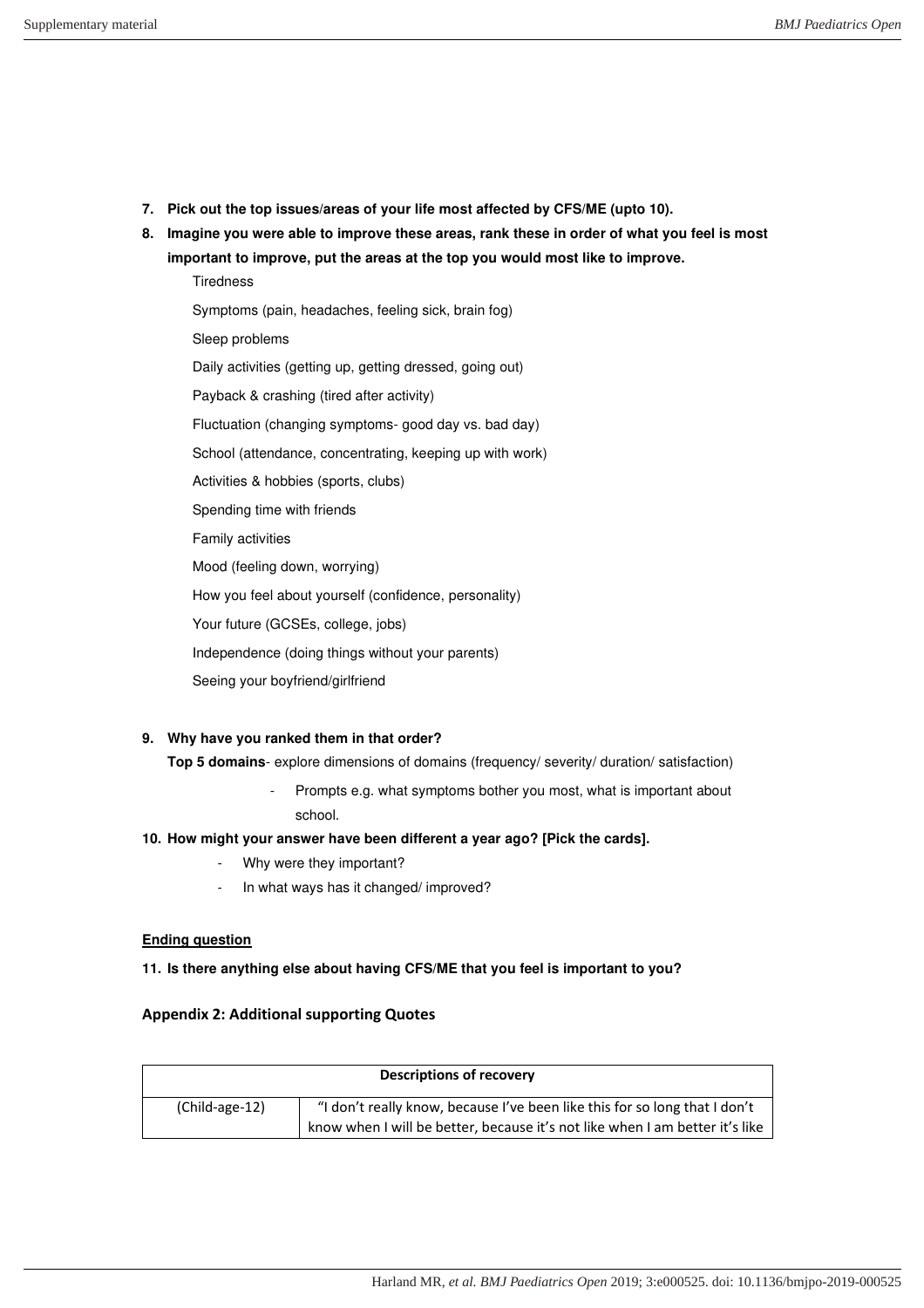|                                       | I don't know if I am, because this now is normal for me."                                                                                  |  |
|---------------------------------------|--------------------------------------------------------------------------------------------------------------------------------------------|--|
| (Parent)                              | " I don't think I can honestly answer that. Cos he's been ill for so long."                                                                |  |
| (Child-age-17)                        | "I think if I was 100% better than I would be able to do everything that I<br>could do before I actually got it, which was quite a lot."   |  |
| (Parent)                              | " You want to get her to do what other teenagers are doing"                                                                                |  |
| (Parent)                              | "so just resuming a bit of normality really. Behaving like a teenager,<br>going into town, you know, seeing friends, that kind of thing."  |  |
| (Parent)                              | "that is one of the most ridiculous questions in the sense that of course<br>she'd know. If you have flu then you know when you're better" |  |
|                                       | Returning to socialising, education, and activities                                                                                        |  |
| (Child-age-17)                        | "I wouldn't be missing any days off like college"                                                                                          |  |
| (Child-age-14)                        | "I'd be able to do more school work, which'd be nice."                                                                                     |  |
| (Child-age-17)                        | "I think a big thing is getting back into exercise, because obviously that                                                                 |  |
|                                       | was always quite a big part of what I used to"                                                                                             |  |
| (Parent)                              | "it would be just being able to yeah, go to school, do a full day"                                                                         |  |
| (Parent)                              | "If she started doing some physical exercise"                                                                                              |  |
| (Child-age-15)                        | "more swimming and go to the gym"                                                                                                          |  |
| Recovery as an individualised process |                                                                                                                                            |  |
| (Child-age-17)                        | " I would just rather be back how I was, but obviously if there could be                                                                   |  |
|                                       | like an improvement on one element of it could go, that would be really                                                                    |  |
|                                       | great. But obviously I would rather go back to how it was before"                                                                          |  |
| (Child-age-17)                        | " I mean I'm the sort of person to just get on with things and achieve                                                                     |  |
|                                       | what I want to achieve regardless of how I feel, like I don't care if I've got                                                             |  |
|                                       | a headache I will go and study and just get the work done. But it's just                                                                   |  |
|                                       | when it's a combination of being tired, headache, feeling sick, like achy,                                                                 |  |
|                                       | then it's just like exhausting."                                                                                                           |  |
| (Parent)                              | "I don't want her to have any symptoms"                                                                                                    |  |
| The absence of 'Pay-Back'             |                                                                                                                                            |  |
| (Child-age-13)                        | "I could do things and I wouldn't get backache"                                                                                            |  |
| (Parent)                              | "to me he won't be fully recovered until he is like he says walking                                                                        |  |
|                                       | backwards and forwards to his school, at school all day and coming                                                                         |  |
|                                       | home, having a snack or whatever, mucking around with his brother,                                                                         |  |